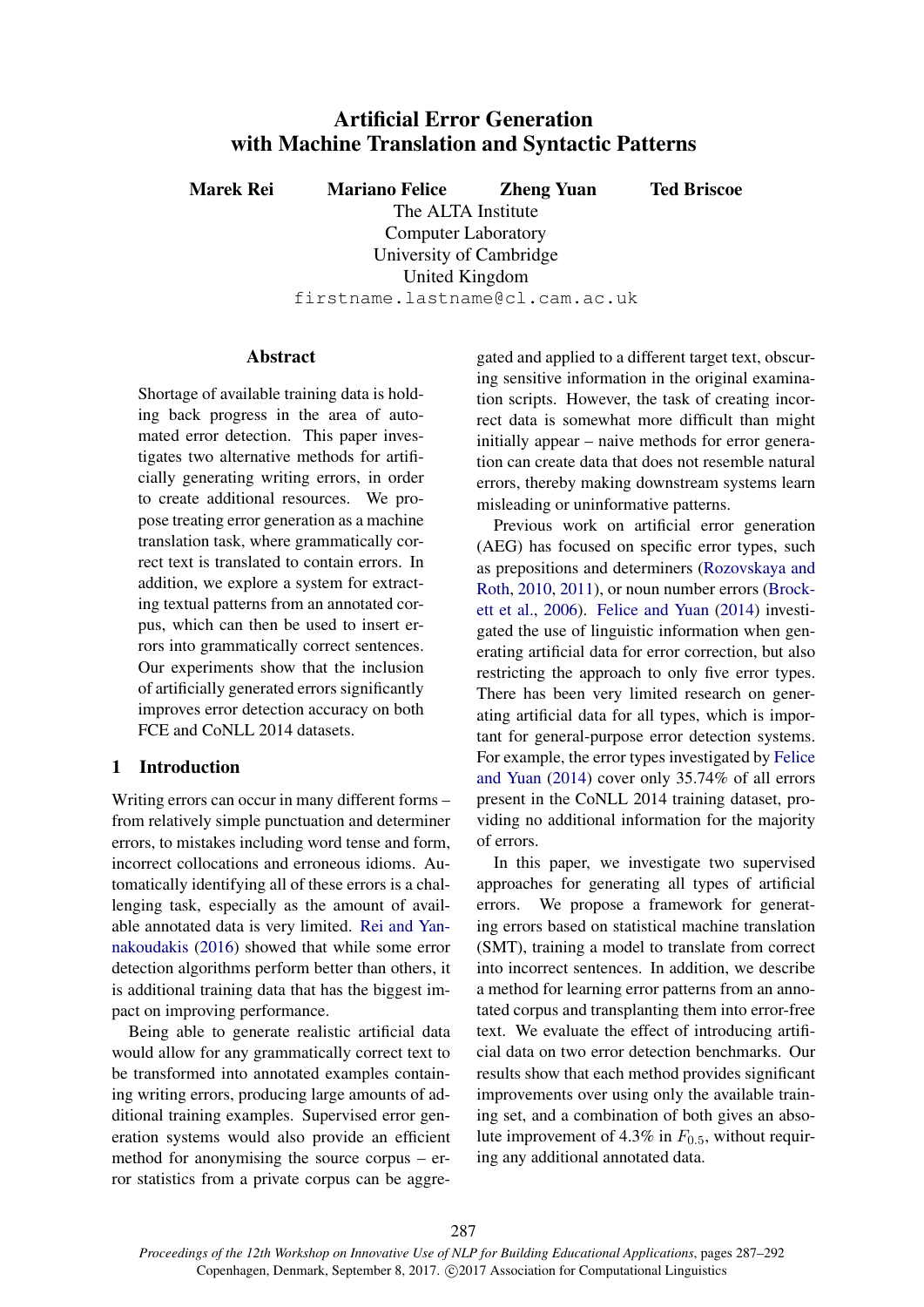| Original   | We are a well-mixed class with equal numbers of boys and girls, all about 20 years old.         |
|------------|-------------------------------------------------------------------------------------------------|
| FY14       | We am a well-mixed class with equal numbers of boys and girls, all about 20 years old.          |
| <b>PAT</b> | We are a well-mixed class with equal numbers of boys <b>an</b> girls, all about 20 year old.    |
| MT         | We are a well-mixed class with <b>equals</b> numbers of boys and girls, all about 20 years old. |

Table 1: Example artificial errors generated by three systems: the error generation method by Felice and Yuan (2014) (FY14), our pattern-based method covering all error types (PAT), and the machine translation approach to artificial error generation (MT).

## 2 Error Generation Methods

We investigate two alternative methods for AEG. The models receive grammatically correct text as input and modify certain tokens to produce incorrect sequences. The alternative versions of each sentence are aligned using Levenshtein distance, allowing us to identify specific words that need to be marked as errors. While these alignments are not always perfect, we found them to be sufficient for practical purposes, since alternative alignments of similar sentences often result in the same binary labeling. Future work could explore more advanced alignment methods, such as proposed by Felice et al. (2016).

In Section 4, this automatically labeled data is then used for training error detection models.

#### 2.1 Machine Translation

We treat AEG as a translation task – given a correct sentence as input, the system would learn to translate it to contain likely errors, based on a training corpus of parallel data. Existing SMT approaches are already optimised for identifying context patterns that correspond to specific output sequences, which is also required for generating human-like errors. The reverse of this idea, translating from incorrect to correct sentences, has been shown to work well for error correction tasks (Brockett et al., 2006; Ng et al., 2014), and roundtrip translation has also been shown to be promising for correcting grammatical errors (Madnani et al., 2012).

Following previous work (Brockett et al., 2006; Yuan and Felice, 2013), we build a phrase-based SMT error generation system. During training, error-corrected sentences in the training data are treated as the source, and the original sentences written by language learners as the target. Pialign (Neubig et al., 2011) is used to create a phrase translation table directly from model probabilities. In addition to default features, we add character-level Levenshtein distance to each map-

ping in the phrase table, as proposed by Felice et al. (2014). Decoding is performed using Moses (Koehn et al., 2007) and the language model used during decoding is built from the original erroneous sentences in the learner corpus. The IRSTLM Toolkit (Federico et al., 2008) is used for building a 5-gram language model with modified Kneser-Ney smoothing (Kneser and Ney, 1995).

#### 2.2 Pattern Extraction

We also describe a method for AEG using patterns over words and part-of-speech (POS) tags, extracting known incorrect sequences from a corpus of annotated corrections. This approach is based on the best method identified by Felice and Yuan (2014), using error type distributions; while they covered only 5 error types, we relax this restriction and learn patterns for generating all types of errors.

The original and corrected sentences in the corpus are aligned and used to identify short transformation patterns in the form of *(incorrect phrase, correct phrase)*. The length of each pattern is the affected phrase, plus up to one token of context on both sides. If a word form changes between the incorrect and correct text, it is fully saved in the pattern, otherwise the POS tags are used for matching.

For example, the original sentence '*We went shop on Saturday*' and the corrected version '*We went shopping on Saturday*' would produce the following pattern:

#### *(VVD shop VV0 II, VVD shopping VVG II)*

After collecting statistics from the background corpus, errors can be inserted into error-free text. The learned patterns are now reversed, looking for the correct side of the tuple in the input sentence. We only use patterns with frequency  $>= 5$ , which yields a total of 35,625 patterns from our training data. For each input sentence, we first decide how many errors will be generated (using probabilities from the background corpus) and attempt to cre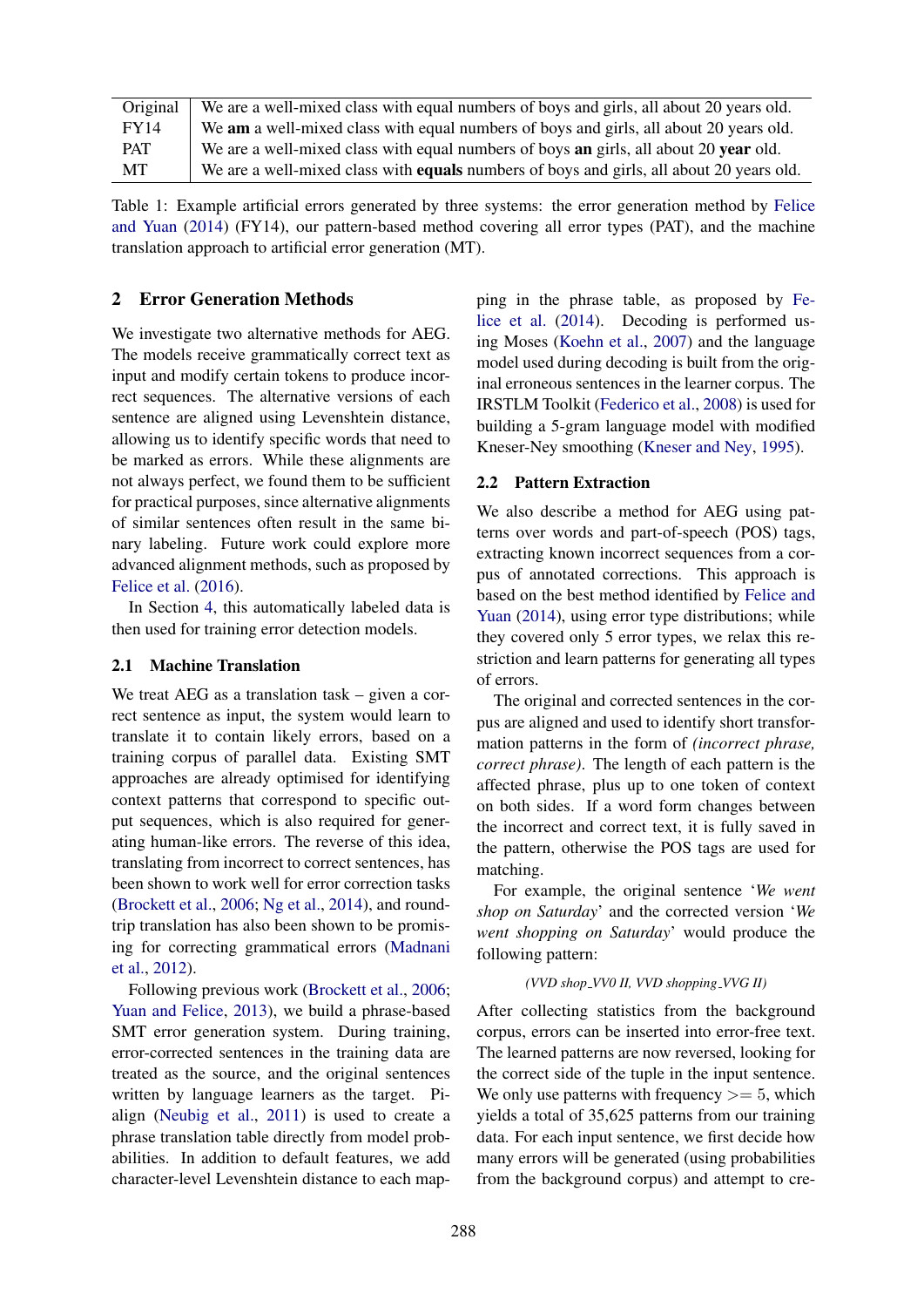ate them by sampling from the collection of applicable patterns. This process is repeated until all the required errors have been generated or the sentence is exhausted. During generation, we try to balance the distribution of error types as well as keeping the same proportion of incorrect and correct sentences as in the background corpus (Felice, 2016). The required POS tags were generated with RASP (Briscoe et al., 2006), using the CLAWS2 tagset.

# 3 Error Detection Model

We construct a neural sequence labeling model for error detection, following the previous work (Rei and Yannakoudakis, 2016; Rei, 2017). The model receives a sequence of tokens as input and outputs a prediction for each position, indicating whether the token is correct or incorrect in the current context. The tokens are first mapped to a distributed vector space, resulting in a sequence of word embeddings. Next, the embeddings are given as input to a bidirectional LSTM (Hochreiter and Schmidhuber, 1997), in order to create context-dependent representations for every token. The hidden states from forward- and backward-LSTMs are concatenated for each word position, resulting in representations that are conditioned on the whole sequence. This concatenated vector is then passed through an additional feedforward layer, and a softmax over the two possible labels (*correct* and *incorrect*) is used to output a probability distribution for each token. The model is optimised by minimising categorical cross-entropy with respect to the correct labels. We use AdaDelta (Zeiler, 2012) for calculating an adaptive learning rate during training, which accounts for a higher baseline performance compared to previous results.

# 4 Evaluation

We trained our error generation models on the public FCE training set (Yannakoudakis et al., 2011) and used them to generate additional artificial training data. Grammatically correct text is needed as the starting point for inserting artificial errors, and we used two different sources: 1) the corrected version of the same FCE training set on which the system is trained (450K tokens), and 2) example sentences extracted from the English Vocabulary Profile  $(270K$  tokens).<sup>1</sup>. While there are other text corpora that could be used (e.g.,

Wikipedia and news articles), our development experiments showed that keeping the writing style and vocabulary close to the target domain gives better results compared to simply including more data.

We evaluated our detection models on three benchmarks: the FCE test data (41K tokens) and the two alternative annotations of the CoNLL 2014 Shared Task dataset (30K tokens) (Ng et al., 2014). Each artificial error generation system was used to generate 3 different versions of the artificial data, which were then combined with the original annotated dataset and used for training an error detection system. Table 1 contains example sentences from the error generation systems, highlighting each of the edits that are marked as errors.

The error detection results can be seen in Table 2. We use  $F_{0.5}$  as the main evaluation measure, which was established as the preferred measure for error correction and detection by the CoNLL-14 shared task (Ng et al., 2014).  $F_{0.5}$  calculates a weighted harmonic mean of precision and recall, which assigns twice as much importance to precision – this is motivated by practical applications, where accurate predictions from an error detection system are more important compared to coverage. For comparison, we also report the performance of the error detection system by Rei and Yannakoudakis (2016), trained using the same FCE dataset.

The results show that error detection performance is substantially improved by making use of artificially generated data, created by any of the described methods. When comparing the error generation system by Felice and Yuan (2014) (FY14) with our pattern-based (PAT) and machine translation (MT) approaches, we see that the latter methods covering all error types consistently improve performance. While the added error types tend to be less frequent and more complicated to capture, the added coverage is indeed beneficial for error detection. Combining the patternbased approach with the machine translation system (Ann+PAT+MT) gave the best overall performance on all datasets. The two frameworks learn to generate different types of errors, and taking advantage of both leads to substantial improvements in error detection.

We used the Approximate Randomisation Test (Noreen, 1989; Cohen, 1995) to calculate statistical significance and found that the improvement

<sup>1</sup> http://www.englishprofile.org/wordlists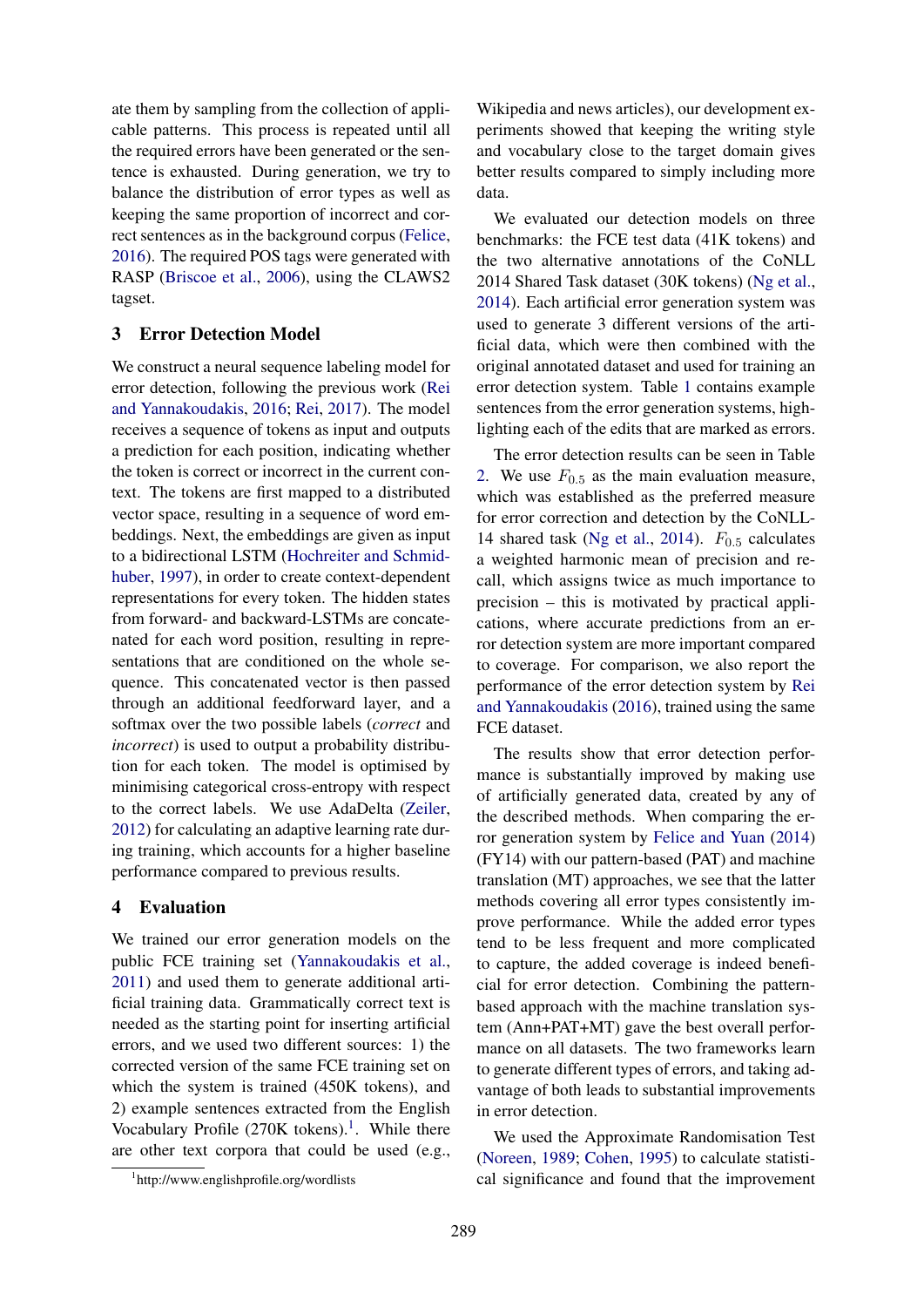|            | <b>FCE</b> |       |           | CoNLL-14 TEST1 |       |           | CoNLL-14 TEST2 |       |           |
|------------|------------|-------|-----------|----------------|-------|-----------|----------------|-------|-----------|
|            | P          | R     | $F_{0.5}$ | P              | R     | $F_{0.5}$ | P              | R     | $F_{0.5}$ |
| R&Y (2016) | 46.10      | 28.50 | 41.10     | 15.40          | 22.80 | 16.40     | 23.60          | 25.10 | 23.90     |
| Annotation | 53.91      | 26.88 | 44.84     | 16.12          | 18.42 | 16.52     | 25.72          | 20.92 | 24.57     |
| $Ann+FY14$ | 58.77      | 25.55 | 46.54     | 20.48          | 14.41 | 18.88     | 33.25          | 16.67 | 27.72     |
| $Ann+PAT$  | 62.47      | 24.70 | 47.81     | 21.07          | 15.02 | 19.47     | 34.04          | 17.32 | 28.49     |
| $Ann+MT$   | 58.38      | 28.84 | 48.37     | 19.52          | 20.79 | 19.73     | 30.24          | 22.96 | 28.39     |
| Ann+PAT+MT | 60.67      | 28.08 | 49.11     | 23.28          | 18.01 | 21.87     | 35.28          | 19.42 | 30.13     |

Table 2: Error detection performance when combining manually annotated and artificial training data.

for each of the systems using artificial data was significant over using only manual annotation. In addition, the final combination system is also significantly better compared to the Felice and Yuan (2014) system, on all three datasets. While Rei and Yannakoudakis (2016) also report separate experiments that achieve even higher performance, these models were trained on a considerably larger proprietary corpus. In this paper we compare error detection frameworks trained on the same publicly available FCE dataset, thereby removing the confounding factor of dataset size and only focusing on the model architectures.

The error generation methods can generate alternative versions of the same input text – the pattern-based method randomly samples the error locations, and the SMT system can provide an n-best list of alternative translations. Therefore, we also investigated the combination of multiple error-generated versions of the input files when training error detection models. Figure 1 shows the  $F_{0.5}$  score on the development set, as the training data is increased by using more translations from the n-best list of the SMT system. These results reveal that allowing the model to see multiple alternative versions of the same file gives a distinct improvement – showing the model both correct and incorrect variations of the same sentences likely assists in learning a discriminative model.

#### 5 Related Work

Our work builds on prior research into AEG. Brockett et al. (2006) constructed regular expressions for transforming correct sentences to contain noun number errors. Rozovskaya and Roth (2010) learned confusion sets from an annotated corpus in order to generate preposition errors. Foster and Andersen (2009) devised a tool for generating errors for different types using patterns provided by the user or collected automatically from



Figure 1:  $F_{0.5}$  on FCE development set with increasing amounts of artificial data from SMT.

an annotated corpus. However, their method uses a limited number of edit operations and is thus unable to generate complex errors. Cahill et al. (2013) compared different training methodologies and showed that artificial errors helped correct prepositions. Felice and Yuan (2014) learned error type distributions for generating five types of errors, and the system in Section 2.2 is an extension of this model. While previous work focused on generating a specific subset of error types, we explored two holistic approaches to AEG and showed that they are able to significantly improve error detection performance.

#### 6 Conclusion

This paper investigated two AEG methods, in order to create additional training data for error detection. First, we explored a method using textual patterns learned from an annotated corpus, which are used for inserting errors into correct input text. In addition, we proposed formulating error generation as an MT framework, learning to translate from grammatically correct to incorrect sentences.

The addition of artificial data to the training process was evaluated on three error detection anno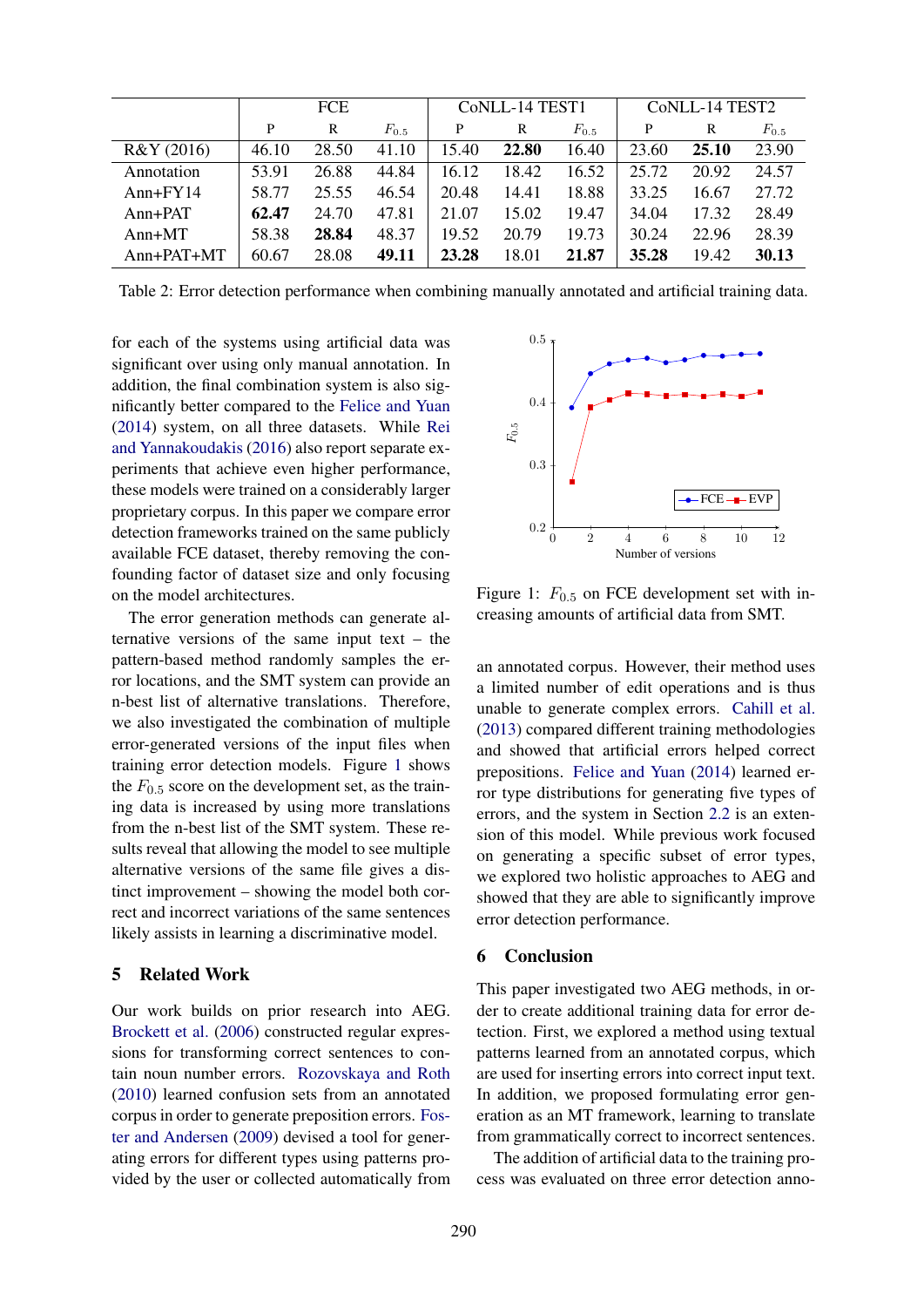tations, using the FCE and CoNLL 2014 datasets. Making use of artificial data provided improvements for all data generation methods. By relaxing the type restrictions and generating all types of errors, our pattern-based method consistently outperformed the system by Felice and Yuan (2014). The combination of the pattern-based method with the machine translation approach gave further substantial improvements and the best performance on all datasets.

#### References

- Ted Briscoe, John Carroll, and Rebecca Watson. 2006. The Second Release of the RASP System. In *Proceedings of the COLING/ACL on Interactive presentation sessions.*. Association for Computational Linguistics, Sydney, Australia, July, pages 77–80. https://doi.org/10.3115/1225403.1225423.
- Chris Brockett, William B. Dolan, and Michael Gamon. 2006. Correcting ESL errors using phrasal SMT techniques. *Proceedings of the 21st International Conference on Computational Linguistics and 44th Annual Meeting of the Association for Computational Linguistics* https://doi.org/10.3115/1220175.1220207.
- Aoife Cahill, Nitin Madnani, Joel Tetreault, and Diane Napolitano. 2013. Robust Systems for Preposition Error Correction Using Wikipedia Revisions. In *Proceedings of the 2013 Conference of the North American Chapter of the Association for Computational Linguistics: Human Language Technologies*. http://www.aclweb.org/anthology/N13-1055.
- Paul Cohen. 1995. *Empirical Methods for Artificial Intelligence*. The MIT Press, Cambridge, MA.
- Marcello Federico, Nicola Bertoldi, and Mauro Cettolo. 2008. IRSTLM: an open source toolkit for handling large scale language models. In *Proceedings of the 9th Annual Conference of the International Speech Communication Association*.
- Mariano Felice. 2016. Artificial error generation for translation-based grammatical error correction. Technical Report UCAM-CL-TR-895, University of Cambridge, Computer Laboratory. http://www.cl.cam.ac.uk/techreports/UCAM-CL-TR-895.pdf.
- Mariano Felice, Christopher Bryant, and Ted Briscoe. 2016. Automatic extraction of learner errors in esl sentences using linguistically enhanced alignments. In *Proceedings of COLING 2016, the 26th International Conference on Computational Linguistics: Technical Papers*. The COLING 2016 Organizing Committee, Osaka, Japan, pages 825–835. http://aclweb.org/anthology/C16-1079.
- Mariano Felice and Zheng Yuan. 2014. Generating artificial errors for grammatical error correction. *Proceedings of the Student Research Workshop at the 14th Conference of the European Chapter of the Association for Computational Linguistics (EACL 2014)* .
- Mariano Felice, Zheng Yuan, Øistein E. Andersen, Helen Yannakoudakis, and Ekaterina Kochmar. 2014. Grammatical error correction using hybrid systems and type filtering. In *Proceedings of the 18th Conference on Computational Natural Language Learning: Shared Task*.
- Jennifer Foster and Øistein E. Andersen. 2009. GenERRate: generating errors for use in grammatical error detection. In *Proceedings of the Fourth Workshop on Innovative Use of NLP for Building Educational Applications*. http://dl.acm.org/citation.cfm?id=1609855.
- Sepp Hochreiter and Jürgen Schmidhuber. 1997. Long Short-term Memory. *Neural Computation* 9. https://doi.org/10.1.1.56.7752.
- Reinhard Kneser and Hermann Ney. 1995. Improved backing-off for M-gram language modeling. In *Proceedings of the IEEE International Conference on Acoustics, Speech, and Signal Processing*.
- Philipp Koehn, Hieu Hoang, Alexandra Birch, Chris Callison-Burch, Marcello Federico, Nicola Bertoldi, Brooke Cowan, Wade Shen, Christine Moran, Richard Zens, Chris Dyer, Ondřej Bojar, Alexandra Constantin, and Evan Herbst. 2007. Moses: open source toolkit for statistical machine translation. In *Proceedings of the 45th Annual Meeting of the ACL on Interactive Poster and Demonstration Sessions*.
- Nitin Madnani, Joel Tetreault, and Martin Chodorow. 2012. Exploring grammatical error correction with not-so-crummy machine translation. In *Proceedings of the Seventh Workshop on Building Educational Applications Using NLP*. Association for Computational Linguistics, Montréal, Canada, pages 44–53. http://www.aclweb.org/anthology/W12-2005.
- Graham Neubig, Taro Watanabe, Eiichiro Sumita, Shinsuke Mori, and Tatsuya Kawahara. 2011. An unsupervised model for joint phrase alignment and extraction. In *Proceedings of the 49th Annual Meeting of the Association for Computational Linguistics: Human Language Technologies*.
- Hwee Tou Ng, Siew Mei Wu, Ted Briscoe, Christian Hadiwinoto, Raymond Hendy Susanto, and Christopher Bryant. 2014. The CoNLL-2014 Shared Task on Grammatical Error Correction. In *Proceedings of the Eighteenth Conference on Computational Natural Language Learning: Shared Task*. http://www.aclweb.org/anthology/W/W14/W14- 1701.
- Eric W. Noreen. 1989. *Computer Intensive Methods for Testing Hypotheses*. Wiley, New York.